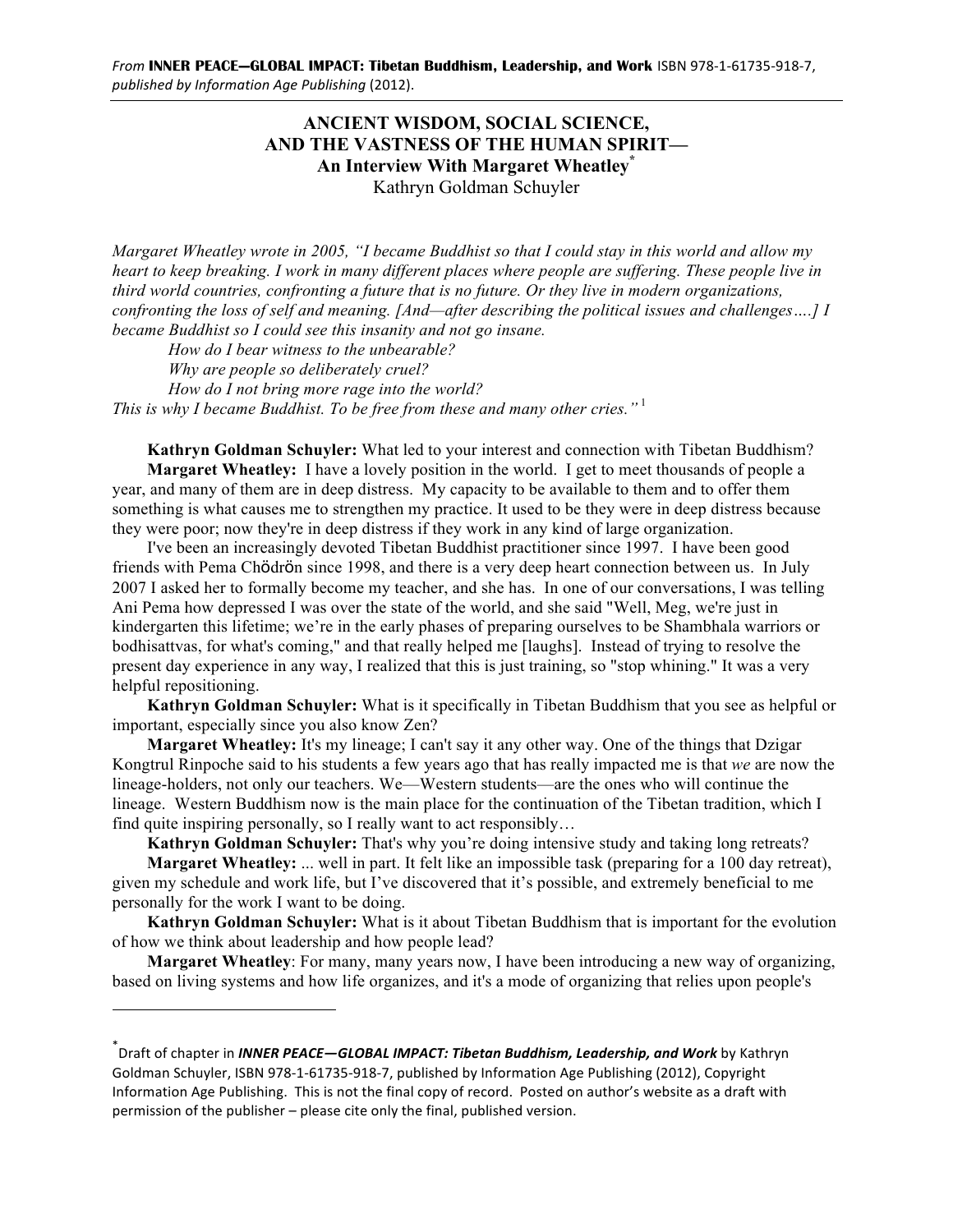creativity and their internal motivation and their generosity of spirit. 2 All of those qualities disappear when we're in a command and control leadership structure.

Over the years I've realized that the keystone is whether leaders actually believe in other people's basic human goodness: whether they believe that other people have creativity and entrepreneurial spirit, whether they believe that other people beyond themselves are capable of being dedicated and creative. It really came down to "what does this leader, or what does this leadership theory posit about human nature generally?" That has become more and more clear to me as I've matured in this field of work.

Right now I'm working a lot on how to engage community and how to bring groups together with minimal facilitation, and I keep bumping up against people's basic distrust of other people. Nobody believes that if you put a group of people in a circle with a good question that they'll actually be able to have a meaningful conversation without much facilitation. We're really at the end of a very destructive leadership paradigm, but it's stronger than ever because it's at the end, more vicious and mean-spirited than ever. It's all about fear of the other and not being willing to think that the person I'm trying to motivate is another human being.

I often try to startle people into paying attention by stating that we've forgotten that we're human beings. The rediscovery of human nature and the human spirit—what people are capable of—is where I find an even deeper grounding for that position in Buddhism, and especially Tibetan Buddhism, and especially Shambhala Buddhism. I think of the famous phrase by Thich Nhat Hanh that "you are perfect just as you are, and you could use a little work." That's the essence of it: how do we reclaim, rediscover, re-see the people who are working with us or for us?

I'll tell you a corporate story that's at the far end of corporate blindness. A woman told me she left working for a large pharmaceutical company (she was a mid-level manager), and she left when she realized that she was now described as an "income generating unit." And that, for me, in the extreme, is very telling of what's gone on. Leaders have a great need *not* to notice that people have emotions, that people have spirits, because that gets too complex; and then when they discard that, then they also throw out the fact that people can be internally motivated and generous, not avaricious. One of the things that I loved watching, especially in 2008-2009 when people were trying to hold onto their jobs and companies were trying to survive with the economic crisis, is there were constant reports of food banks—local food banks, neighbor-to-neighbor programs springing up, and a lot of coverage of a very common behavior in organizations, which is that people got together and sacrificed personally so their colleagues could keep their jobs. They'd go on a four-day workweek so everyone could keep their job, or higher level managers would give up part of their pay so that lower level people could maintain their jobs. Those stories were common for a while, and that's what we don't see when we put on this leadership lens, which sees people as motivated by greed, competition, and fear. Unfortunately, this seems to be the dominant leadership choice these days.

Buddhism in general reorients leaders to rediscover their basic nature—and to do that, we're really swimming upstream. The current view of human nature that's contained in Western mind is so negative. It's based on competition, survival of the fittest, social Darwinism, Calvinistic doctrines, angry gods, and a few righteous people. Buddhism re-grounds us in the understanding that human beings and our natures are fundamentally workable and generous, that we can become awake and aware, that we really want to be in relationship with other people and offer things to other people. I had to leave Western culture to discover this, by working in the third world, and then found an even deeper grounding for it in Buddhist theology.

**Kathryn Goldman Schuyler:** What can you say about either the concepts or the symbols or the stories about them, which might help people see what Tibetan Buddhism adds that's different? What's added by bringing Tibetan Buddhism to the mix?

**Margaret Wheatley**: Well nothing's added by naming it as Tibetan Buddhism, but everything is added by trusting that people are capable of more than their hatred, are capable of more than their prejudice, can get past their sense of fear and really discover that the stranger is like them. Tibetan Buddhism is my vehicle, but I've worked quite a lot with Catholic nuns, who I think are the strongest women leaders on the planet, and they are deeply grounded in their Christian compassion. I take strength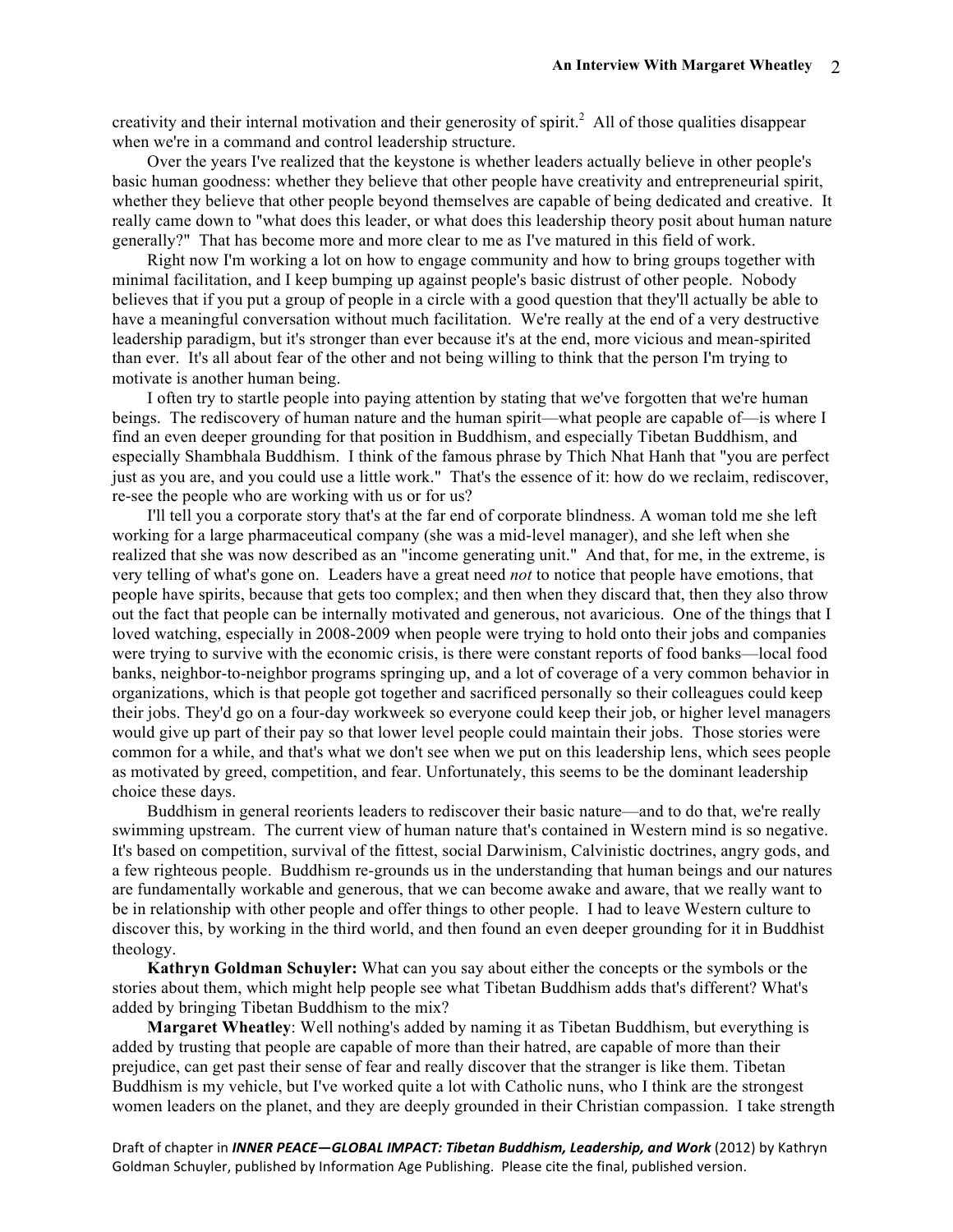from certain practices, rituals, and forms of study, but that's only to give me confidence when I'm leading people or encouraging people to have a new encounter with the human spirit and with what people are capable of. I find that same clarity and confidence in people who have deep faith, like the Catholic sisters.

In addition, the recent history of Tibet and His Holiness the Dalai Lama modeling compassion in the face of terror and repression by the Chinese is very, very moving. They're embodying for the world what compassion really looks like in the face of people who want to destroy you. So for me that does give it a unique role. This isn't just talk. America would be really wonderful if Christians started to behave like Christians. Here we have Tibetans really practicing, embodying compassion towards the aggressor, and that for me is very evident.

I've done a lot of work at the level of paradigms, so I speak rather naturally about what happens when world views collide. Whenever people are in their world view and look at behavior from a very different world view, they just select aspects of it that will make sense within their current way of thinking and dismiss all the information that would require them to truly change their minds. So I look at the criticism of the Dalai Lama and the middle way path that he's chosen as people holding on to their old views; they believe that compassion is a nice thing when it works, but you have to get aggressive when it doesn't. That's the old world view. Look at all the criticisms of His Holiness and his approach to the Chinese. The criticism illuminates traditional ways of thinking about power politics and what you have to do. He's out there just walking the talk of what true compassion is like. Other people who have done this extraordinarily well are Nelson Mandela and Archbishop Desmond Tutu. I think that we barely understand what such people are doing because they are truly sourced by different ground.

Generally people revert to "See, I told you it wouldn't work." "You have to fight force with force," which is still the dominant world-view. I'll stop talking about His Holiness for a moment and say this is also what I encounter in the realm of leadership. Leaders don't want to know, in many cases, that there is an alternative to command and control. They choose power over effectiveness, over and over again.

For me personally, the grounding in Buddhism gives me roots. It gives me a lineage, so that when I come up against this modern day western mindset that "control is the only way to make things happen," I have a different level of confidence. There's so much waste going on. There's so much dishonor and disrespect in our current leadership ways that it's horrifying, as well as sorrowing, to see how many people are beaten down and shrink and lose all sense of their own capacity. The notion of basic human goodness is so fundamentally important within the Shambhala tradition, and is something that I now know to be true, and therefore I work on its behalf quite differently in the leadership arena. When we know ourselves as full human beings, this leads to very different behaviors on the part of leaders and on the part of people, and so part of my grounding in leadership development has come from this ancient lineage.

**Kathryn Goldman Schuyler:** Can you speak a bit about the notion of lineage and how it contributes to our learning and understanding?

**Margaret Wheatley:** Part of Western culture at this time is that we think things are always getting better and better, that society is a state of constant progress. From this perspective, you naturally value the youth more than the elders. The elders are seen as being "out of date": Things have changed, and they don't know enough (as seen in everyone's joke about their grandchildren teaching them how to use computer or the remote control). In a society that has no sense of tradition and is always looking to the future and to future inventions, the whole idea of lineage is lost because people of the past are no longer relevant. For me and for many cultures, we find ground in ancestors—we come from people and traditions that give us strength. In my own work within the Berkana Institute, we've noticed that people who go back to their traditional ways to bring their ancestral knowledge forward have a very different strength than those who try to "get modern."<sup>3</sup> For me the root system of lineage is an undeniable source of strength.

**Kathryn Goldman Schuyler:** What can you say for social scientists, who know very little or only superficial things about Tibetan Buddhism and lineage?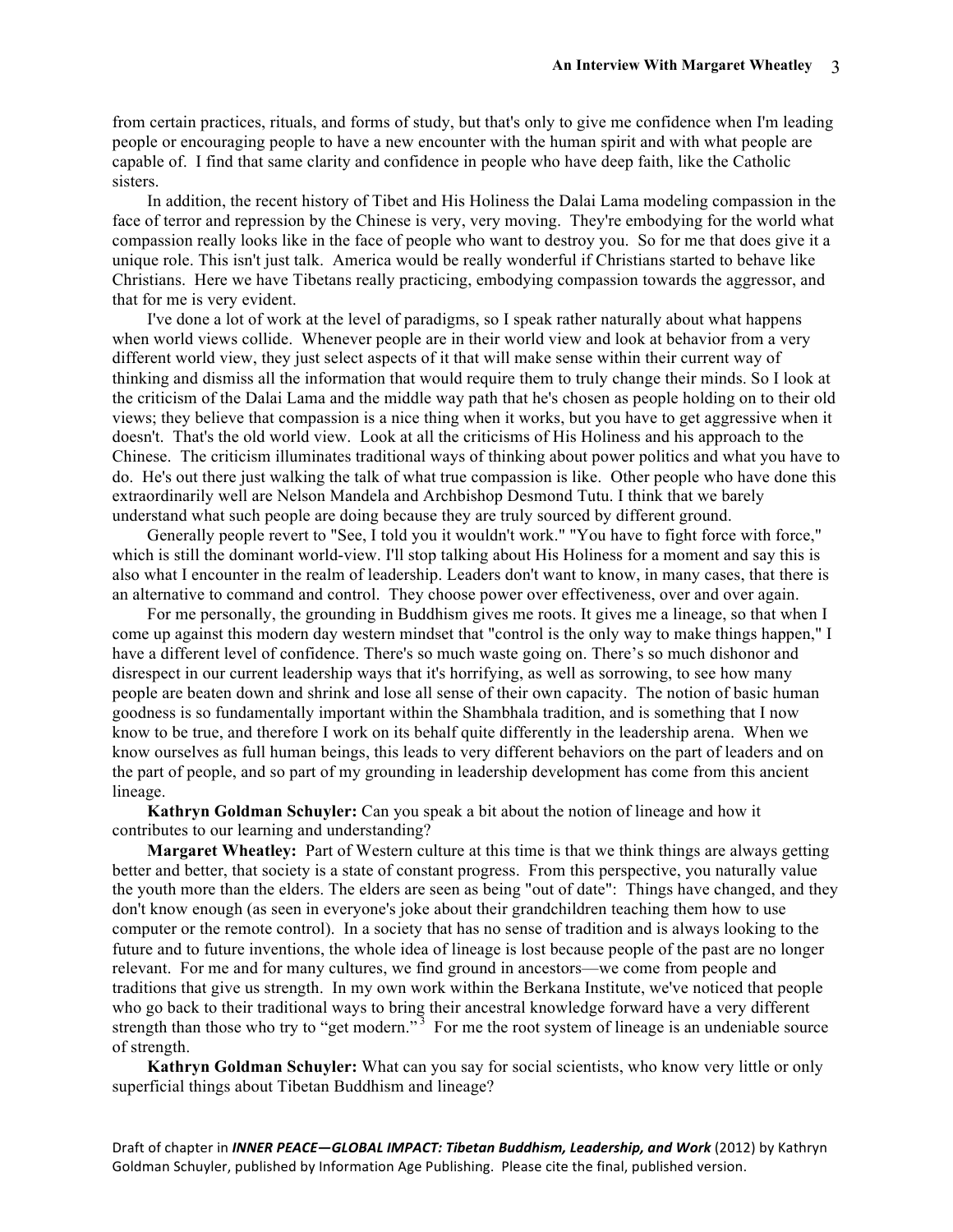**Margaret Wheatley:** For me personally, there's a sense of being held accountable for something beyond my own self. As a social scientist I've done research, written books, promulgated theories, but every time I've spoken about a new idea, people have said "Well, if you can just give me some case examples - if you just show me some organizations that are doing this successfully, then I will change my ways." When you are in work that is located at the level of paradigm or world view, you realize that when people are questioning you for evidence they don't really want the evidence—they're not going to use the evidence to change their minds. The real work is not to amass evidence as the means of changing people's minds. It's "how do I change this person's world-view?" I still use Thomas Kuhn's seminal work on scientific revolutions quite a lot.<sup>4</sup> He said that when scientists are confronted with data that disconfirms their world view or challenges it, they either select only the few points that make sense within the old world view or they manipulate the data so that it confirms their old world view, or in some cases, they are physically staring at the data, and they don't see it. Now we're in the era of "evidence-based" decision-making, but my experience has been that people interpret "evidence" in very different ways. It can be just garbage, when we look at the evidence and only take what we want from it. It doesn't change our minds unless we're really willing to move into that process of mind-changing. For me, that's the journey: changing people's minds. Where do I take the strength for that? It's not just from my current research, not from current evidence, it's realizing that I'm standing on very strong shoulders that stretch back eons—of people and communities that have embodied this and demonstrated this for a great many centuries. It's our own culture's desire to look for information only from the five senses that has put us in such a tiny narrow prison of understanding.

 For me *lineage*, regardless of what the lineage is, but *lineage* means that we're not the first to come up with this idea, and even if our present way of understanding reality doesn't want to see it, there are generations and millenia of people who have taught us this. Within Tibetan Buddhism, I have problems with some of the spiritual teachers who are out there who have obviously had great awakenings personally, but don't have lineage, and so it becomes more of an ego expression. It's impossible not to get caught by your ego, if you think you've just had an incredible transformative spiritual awakening, and you attempt to teach it to people. When there's no ground whatsoever except your own personal experience, of course your ego's going to come in.

**Kathryn Goldman Schuyler:** Let's go into this little further. In university accreditation reviews, they're training educators to look for what they refer to as "a culture of evidence" and if we think of "No Child Left Behind" I see that as part of this paradigm. The people who promulgate it seem to really believe they are creating an evidence-based way of helping people move forward. How does this view of evidence differ from what you're speaking of, and how does that link with the contribution of Tibetan Buddhism?

**Margaret Wheatley**: When we talk about evidence-based decision-making, a key question is "What is the evidence we're using? What are the measures?" As a society, we are caught up in this numeric culture where we want very simple measures to describe very complex experiences. The fundamental flaw is the nature of the evidence we're using to make decisions. It would be so different if you asked the teacher how they would know if a child is learning—what they would look for, what changes would indicate that the child is getting curious, that the child is motivated, that the child likes coming to school—versus the current approach which is to tell teachers "here are the measures... this is what they need to accomplish in reading, this is what they need to accomplish in math, we won't even talk about creativity or the arts, and this is what you have to teach to." We're just not tracking the right evidence. I would want any child to be growing in curiosity, to develop a love of learning, to become more aware of the world around them. Instead, we have continued to turn schools into testing centers, where even some five year olds no longer want to go to school because of the pressures they encounter there. So the problem is the nature of the evidence we're using.

When we say "evidence-based" we don't notice that we are screening or filtering or denying; we're screening out what could be really useful evidence, and instead we're narrowing our measures to what's simplest to measure, so we're losing touch with reality by focusing only on smaller units of information. One of the principles from science that I think is helpful is that any time you settle on one piece of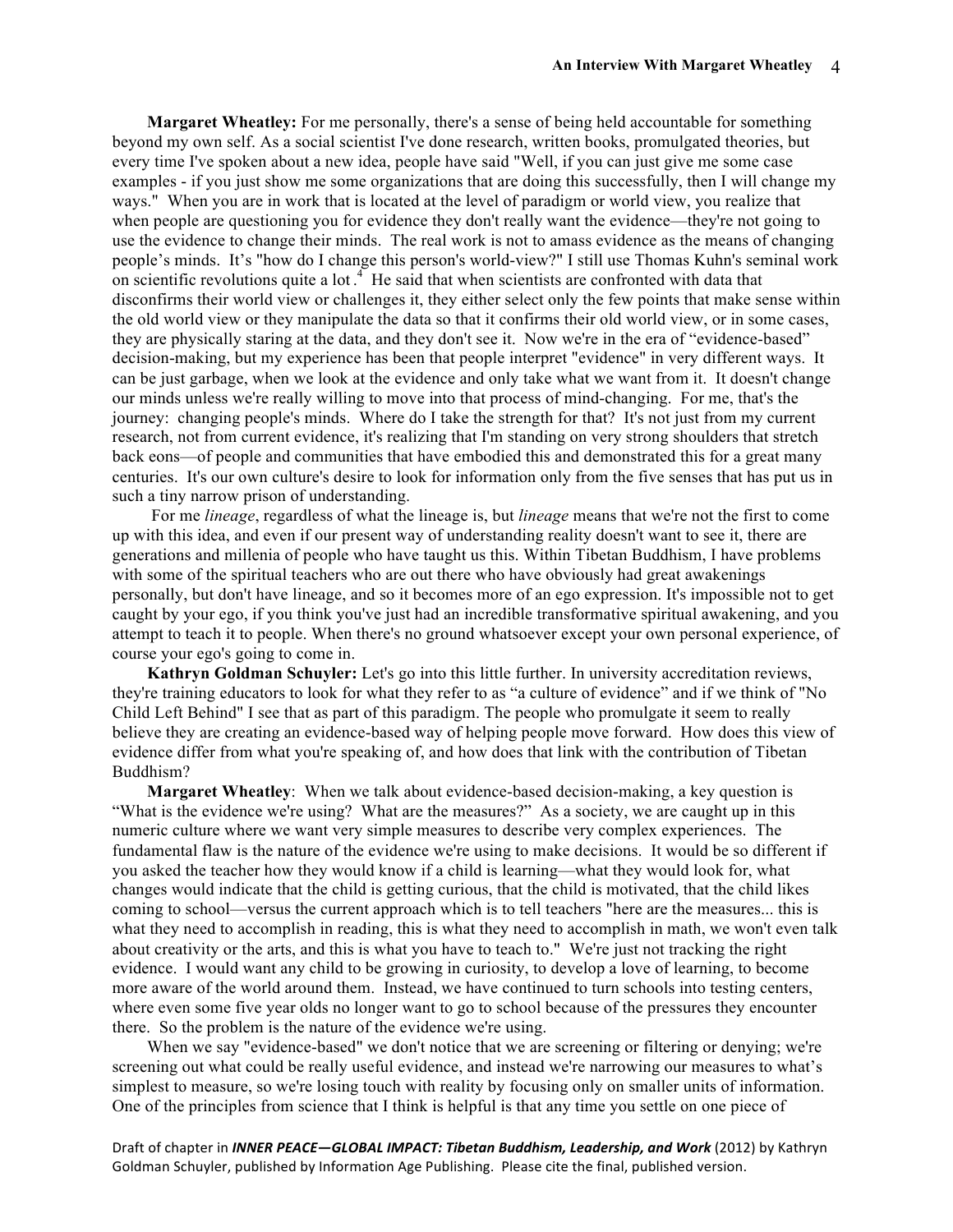information you're blinded to the rest of what's going on; I recall one scientist saying: "Every act of measurement loses more information than it gains." If we look at our five senses, and we think that's the only way we can know reality (and it doesn't even include mind and meditation, awareness and intuition and consciousness,) what kind of reality are we tuning in to? What I learned writing *Leadership and the New Science* is that the real science has shifted and is much more inclusive of things we can't explain through our traditional five senses.

Now I have to say a little bit about neuroscience at this point, because what I see happening with neuroscience is that it's being used in a very traditional scientific way to validate things that science has excluded in the past, but the trap here is that it's actually reifying traditional science. In other words, if you can find the location in the brain—if you can demonstrate its physical reality then it "proves" that it exists. So what about all those things that we can't prove exist through our technology? I'm watching this now with some curiosity and a fair amount of caution because ...

**Kathryn Goldman Schuyler**: They are using a narrower, more traditional paradigm for science...

**Margaret Wheatley:** That's right. So it's not questioning the foundations of science as we currently construct it; it's just trying to use it to prove the material existence for things we know to be true in our experience. We're unintentionally continuing to make science the arbiter of our experience, maintaining its hegemony, even deification in modern culture.

**Kathryn Goldman Schuyler**: Varela was not intending that.... The part that's not getting heard from *Mind & Life* is the emphasis on the first person research.<sup>5</sup>

**Margaret Wheatley**: That's right. Because you can't do first person research within the existing scientific paradigm. It's not seen as evidence, but as being anecdotal.

**Kathryn Goldman Schuyler**: If we just step back from this conversation for a moment and pause and just sit and then see what else should we bring in at this point ….

**Margaret Wheatley**: I want to say one thing to close off a lot of what I've said. Social scientists and leaders may not know about what I've been calling "basic human goodness" or people's capacities, but *people* know. I want social scientists to recognize that they're part of the problem; and that when people relate to someone like the Dalai Lama, who radiates joy and self-effacement and compassion, that people see themselves also, that all people are capable of those capacities. I find in my own work that the way I bypass all of the worldview barriers is to just start conversations with people about their own experience. I ask questions like "When have you worked well with other people?" "What did that feel like?" "When have you experienced other people surprising you by their capacity?" "When have *you* become a leader and why?"

I'm trying to help people surface their own experience and use that, instead of getting caught in this or that kind of typology or "you're only capable of this because you're this kind of person" or "you're poor so you're not capable of anything." I want to bypass all of that and help people understand that as they've lived their lives as human beings, they have discovered a lot about themselves and about other people, and I want to emphasize the higher qualities. I really do feel that our whole mindset is embodied in "science is god," with social sciences as the poor cousins of that, and we're distancing ourselves, destroying ourselves by failing to recognize the power of the human spirit. Tibetans model that. Tibetans embody that often. People have a direct experience of "I felt really good in the presence of that monk" or the kind of contagious energy that can come from a meeting with Tibetans. I don't find it in us Western folk; we're often very serious and struggling, and deep into the struggle of being good Buddhists.

I have this experience over and over in Africa—when Westerners are blown away by how joyful people are in the midst of great suffering, of having nothing material. Yet as visitors, we feel truly welcomed by people who are happy to meet us—Tibetans or Bhutanese or in my experience Zimbabweans and South Africans. I just point out to them that this is what it feels like to be (in the case of Tibetans) raised in a culture where you don't have a focus on your own ego and (in the case of South Africa), where you're taught from childhood that you only exist within a community of other people—that this is all about being one. We need more of these direct experiences of getting out of the prison of our social science descriptions of reality.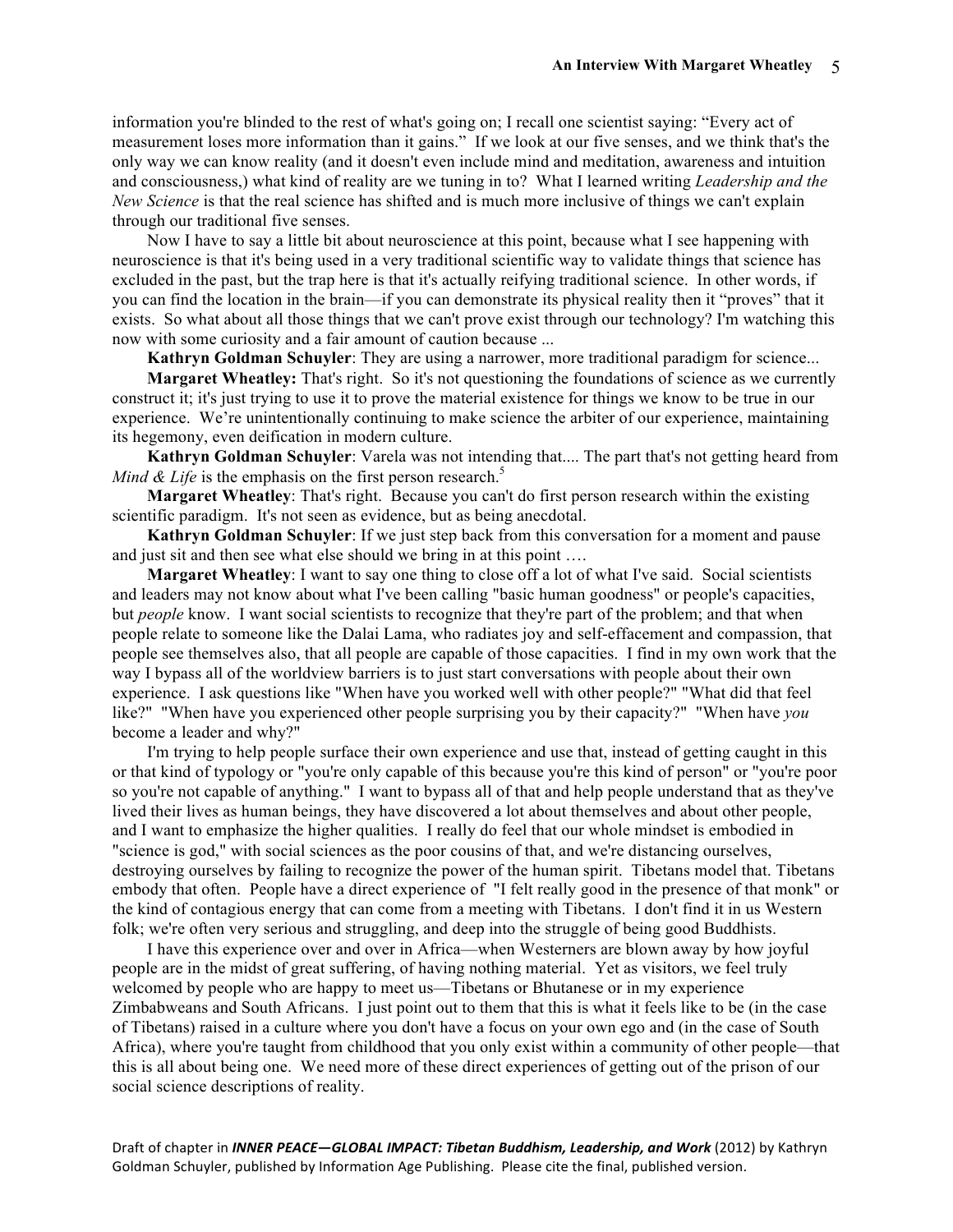It's painful for me to watch how startling it is for people to encounter joyful human beings or people who really welcome them instantly as part of the community. We're just not used to that. We are, I think, a truly paralyzed society in terms of relationships, in terms of connecting with each other, and it's only getting worse. I am not working any longer at the abstract level of what's in Tibetan Buddhism. Here is a whole culture that has been able to cultivate people who do not think of themselves first and who therefore radiate a sense of the delight of being with other human beings. As I said, I find this in Africa too: it's how I sum up my experiences in Africa. I learned what it feels like to be welcomed just because you're there, just because you're another person, and to really experience the fullness of human emotions. I'm filled with sadness that our particular culture has made individualism and separation the modus operandi of how we view the world, because I am so aware now in my own body of what we're missing by shifting into this very narrow way of seeing. For me the practice of Buddhism—exploring my own mind and opening my heart/mind, my *citta*, has connected me with the vastness not just of mind, but the vastness of the human spirit.

**Kathryn Goldman Schuyler**: To me this feels very core to why I'm doing the work that I am, Meg: This paradigm shift toward being in touch with deep experience—becoming aware of how that's different from daily experience, whether it's in science or leadership, and then how the practice connects one with the vastness of the human spirit or of basic goodness. In various ways, by sensing the Tibetans and their culture, by doing the practices, it seems that the shift may not actually require all of that practice, but the practice contributes to this process of change. What I think I'm hearing you say, and it makes sense to me, is that the practice allows us to stabilize and *ground* this perspective that is so very different from the Western one or scientific one....

**Margaret Wheatley**: I would say exactly that. The practice enables our hearts to soften and open, so that we become more open to what is and to other people's experience, so that we're not trying to fit them into a little box or a typology, we're just trying to be there with them. For me, the greatest capacity that I have developed from practice is not to be afraid to be anywhere with people who are suffering. I now know how to *be there* with them rather than turn away or feel I have to feel guilty or all of the other defenses that we put up. I am really happy just to sit with people who are sorrowing or joyful, but I'm not afraid of being with anybody. And that's definitely a consequence of practice—that real "tenderizing" and opening of the heart.

**Kathryn Goldman Schuyler**: When you said tenderizing I had this funny image of Buddhist practice as a heart tenderizer like a meat tenderizer—and it does have some of that ferociousness too! I don't know why I've been called to do all of this writing explicitly about Tibetan Buddhism—sometimes it really makes sense, and sometimes I feel so humble. I'm much newer in it than many of the people I know, but I want to shine light on the importance of what you perceive that many people don't: this whole culture that's been transplanted and is somehow living in our midst, while it's here. We or others will be the ones who carry it forward, but it's still there shining.

**Margaret Wheatley**: It's really the antidote for everything that I could name about Western culture and the boxes and prisons we've put ourselves in, including our sense of values, sense of Christian righteous God, sense of greed and consumerism and materialism. I heard a quote from His Holiness once when he said "America has really perfected samsara."

**Kathryn Goldman Schuyler**: ...and marketing it.

**Margaret Wheatley**: Yes, exactly! We've got it down pat. Then along comes this culture that is truly opposite in all the important ways. On all the important dimensions, Tibetan culture and theology present the contrary view. I think that's important for those of us who are walking in both worlds to understand. I hadn't thought of that before—I like that thought. . .

**Kathryn Goldman Schuyler**: Where I actually started on this project was the very interesting paradox that for the Tibetan culture to survive, it has to survive within this one, and either change this one or survive within it, but it can't survive outside of it. There is no "outside."

**Margaret Wheatley**: That's right, and it's not for the Tibetans, it's for us to do that. It's for us. They can lead us in the practice and in really understanding from inside our own beings and minds what the Tibetan worldview is, and then it's up to us to be ... not the translators, but to be walking that narrow line